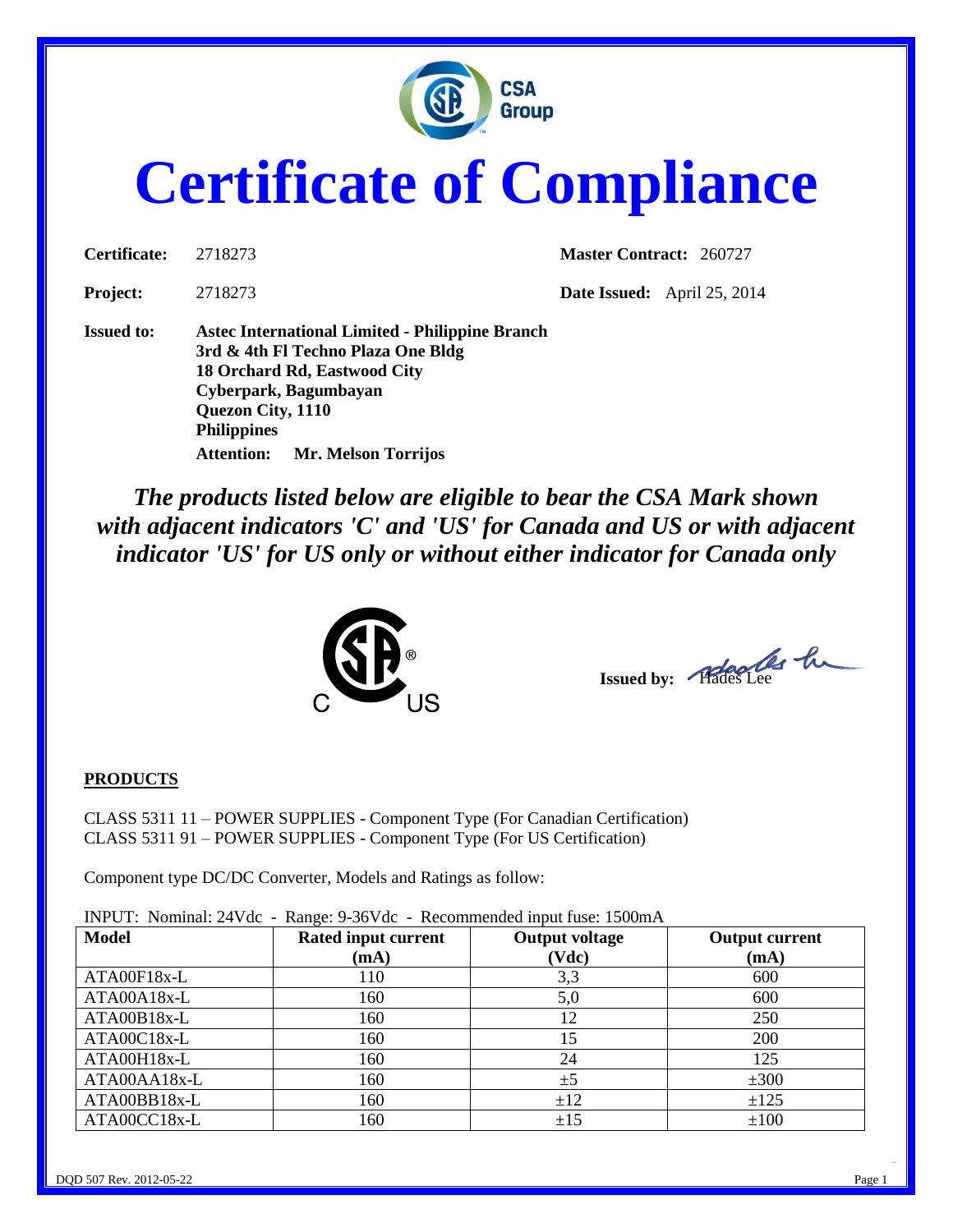

**Master Contract:** 260727 **Date Issued:** April 25, 2014

#### INPUT: Nominal: 48Vdc - Range: 18-75Vdc - Recommended input fuse: 800mA

| <b>Model</b> | Rated input current | <b>Output voltage</b> | <b>Output current</b> |
|--------------|---------------------|-----------------------|-----------------------|
|              | (mA)                | (Vdc)                 | (mA)                  |
| ATA00F36x-L  | 55                  | 3,3                   | 600                   |
| ATA00A36x-L  | 80                  | 5,0                   | 600                   |
| ATA00B36x-L  | 80                  | 12                    | 250                   |
| ATA00C36x-L  | 80                  | 15                    | 200                   |
| ATA00H36x-L  | 80                  | 24                    | 125                   |
| ATA00AA36x-L | 80                  | ±5                    | ±300                  |
| ATA00BB36x-L | 80                  | ±12                   | ±125                  |
| ATA00CC36x-L | 80                  | ±15                   | ±100                  |

INPUT: Nominal: 24Vdc - Range: 9-36Vdc - Recommended input fuse: 1500mA

| <b>Model</b> | Rated input current | <b>Output voltage</b> | <b>Output current</b> |
|--------------|---------------------|-----------------------|-----------------------|
|              | (mA)                | (Vdc)                 | (mA)                  |
| ATA01F18-L   | 260                 | 3,3                   | 1450                  |
| ATA01A18-L   | 300                 | 5,0                   | 1200                  |
| ATA01B18-L   | 300                 | 12                    | 500                   |
| ATA01C18-L   | 300                 | 15                    | 400                   |
| ATA01H18-L   | 300                 | 24                    | 250                   |
| ATA01AA18-L  | 300                 | ±5                    | ±600                  |
| ATA01BB18-L  | 300                 | ±12                   | ±250                  |
| ATA01CC18-L  | 300                 | ±15                   | $\pm 200$             |

INPUT: Nominal: 48Vdc - Range: 18-75Vdc - Recommended input fuse: 750mA

| <b>Model</b> | Rated input current | <b>Output voltage</b> | <b>Output current</b> |
|--------------|---------------------|-----------------------|-----------------------|
|              | (mA)                | (Vdc)                 | (mA)                  |
| ATA01F36x-L  | 130                 | 3,3                   | 1450                  |
| ATA01A36x-L  | 150                 | 5,0                   | 1200                  |
| ATA01B36x-L  | 150                 | 12                    | 500                   |
| ATA01C36x-L  | 150                 | 15                    | 400                   |
| ATA01H36x-L  | 150                 | 24                    | 250                   |
| ATA01AA36x-L | 150                 | ±5                    | ±600                  |
| ATA01BB36x-L | 150                 | ±12                   | ±250                  |
| ATA01CC36x-L | 150                 | ±15                   | $\pm 200$             |

INPUT: Nominal: 24Vdc - Range: 9-36Vdc - Recommended input fuse: 2000mA

| <b>Model</b> | Rated input current | <b>Output voltage</b> | <b>Output current</b> |
|--------------|---------------------|-----------------------|-----------------------|
|              | (mA)                | (Vdc)                 | (mA)                  |
| AXA02F18-L   | 400                 | 3,3                   | 2200                  |
| $AXA02A18-L$ | 500                 | 5,0                   | 2000                  |
| $AXA00B18-L$ | 500                 |                       | 830                   |
| AXA00C18-L   | 500                 |                       | 660                   |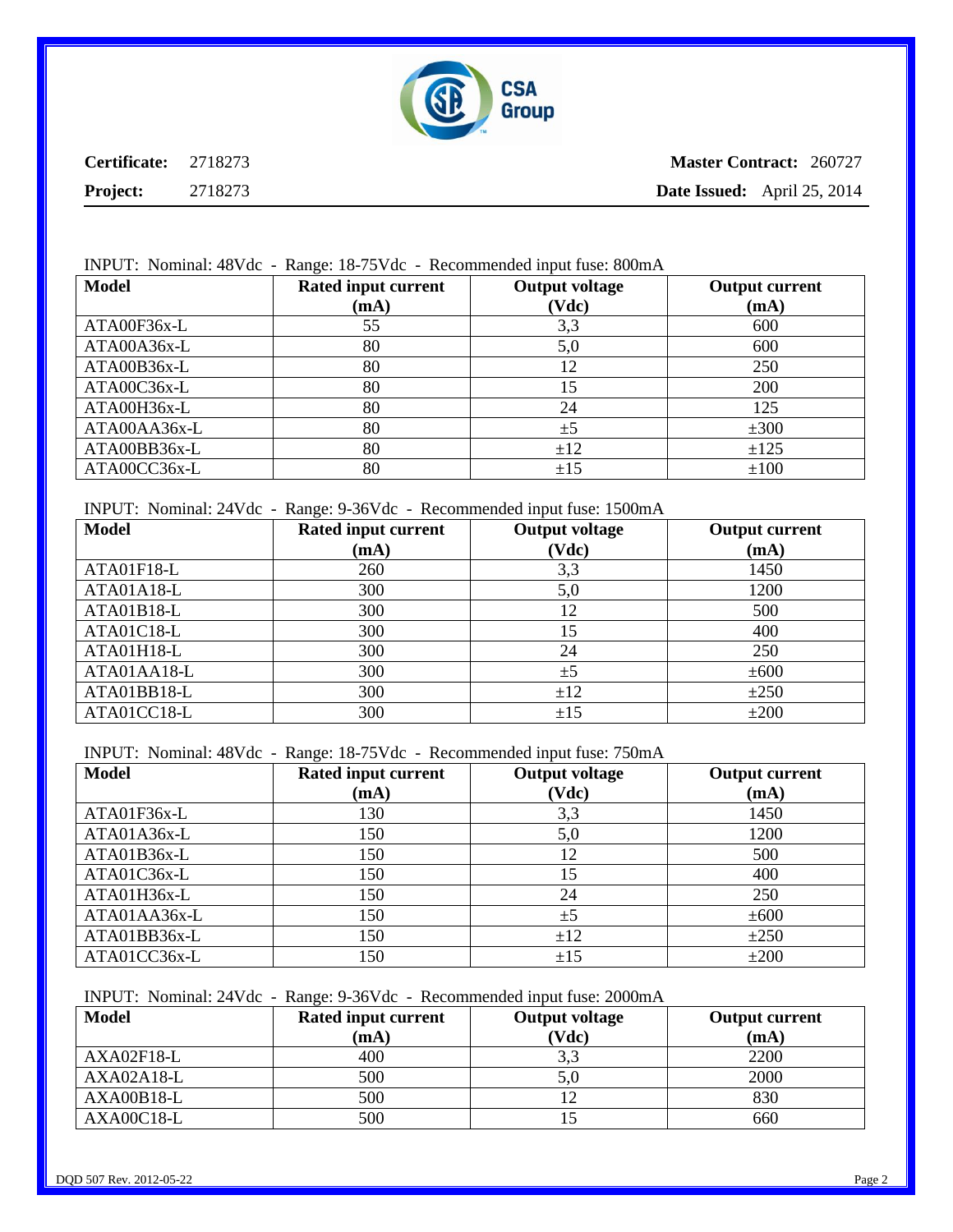

**Project:** 2718273

## **Master Contract:** 260727 **Date Issued:** April 25, 2014

| <b>AXA000H18-L</b> | 500 | 24  | 410        |
|--------------------|-----|-----|------------|
| AXA00AA18-L        | 500 | ±5  | $\pm 1000$ |
| AXA000BB18-L       | 500 | ±12 | ±410       |
| AXA000CC18-L       | 500 | ±15 | ±330       |
| AXA02F18-L-HS      | 400 | 3,3 | 2200       |
| AXA02A18-L-HS      | 500 | 5,0 | 2000       |
| AXA00B18-L-HS      | 500 | 12  | 830        |
| AXA00C18-L-HS      | 500 | 15  | 660        |
| AXA000H18-L-HS     | 500 | 24  | 410        |
| AXA00AA18-L-HS     | 500 | ±5  | $\pm 1000$ |
| $AXA000BB18-L-HS$  | 500 | ±12 | ±410       |
| AXA000CC18-L-HS    | 500 | ±15 | ±330       |

INPUT: Nominal: 48Vdc - Range: 18-75Vdc - Recommended input fuse: 1000mA

| <b>Model</b>       | <b>Rated input current</b> | <b>Output voltage</b> | <b>Output current</b> |
|--------------------|----------------------------|-----------------------|-----------------------|
|                    | (mA)                       | (Vdc)                 | (mA)                  |
| AXA02F36-L         | 200                        | 3,3                   | 2200                  |
| AXA02A36-L         | 250                        | 5,0                   | 2000                  |
| AXA00B36-L         | 250                        | 12                    | 830                   |
| AXA00C36-L         | 250                        | 15                    | 660                   |
| <b>AXA000H36-L</b> | 250                        | 24                    | 410                   |
| AXA00AA36-L        | 250                        | ±5                    | ±1000                 |
| AXA000BB36-L       | 250                        | ±12                   | ±410                  |
| AXA000CC36-L       | 250                        | ±15                   | $\pm 330$             |
| AXA02F36-L-HS      | 200                        | 3,3                   | 2200                  |
| AXA02A36-L-HS      | 250                        | 5,0                   | 2000                  |
| AXA00B36-L-HS      | 250                        | 12                    | 830                   |
| AXA00C36-L-HS      | 250                        | 15                    | 660                   |
| AXA000H36-L-HS     | 250                        | 24                    | 410                   |
| AXA00AA36-L-HS     | 250                        | ±5                    | ±1000                 |
| AXA000BB36-L-HS    | 250                        | ±12                   | ±410                  |
| AXA000CC36-L-HS    | 250                        | ±15                   | $\pm 330$             |

INPUT: Nominal: 24Vdc - Range: 9-36Vdc - Recommended input fuse: 5000mA

| <b>Model</b>  | Rated input current | <b>Output voltage</b> | <b>Output current</b> |
|---------------|---------------------|-----------------------|-----------------------|
|               | (mA)                | (Vdc)                 | (mA)                  |
| AXA04F18-L    | 700                 | 3,3                   | 4500                  |
| AXA04A18-L    | 940                 | 5,0                   | 4000                  |
| $AXA01B18-L$  | 940                 | 12                    | 1670                  |
| AXA01C18-L    | 940                 | 15                    | 1340                  |
| AXA00H18-L    | 940                 | 24                    | 835                   |
| AXA00BB18-L   | 940                 | ±12                   | $\pm 835$             |
| AXA00CC18-L   | 940                 | ±15                   | ±670                  |
| AXA04F18-L-HS | 700                 | 3,3                   | 4500                  |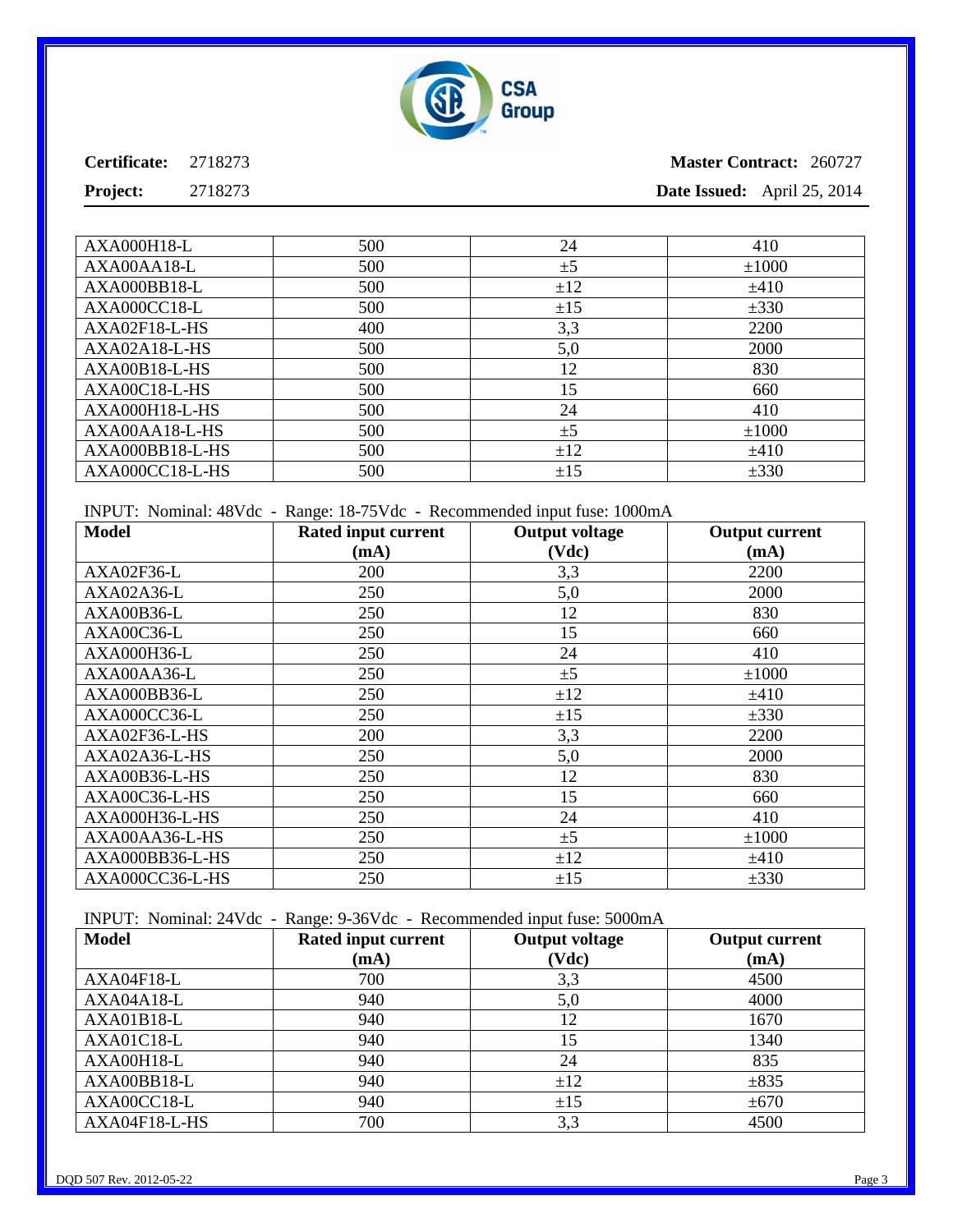

**Project:** 2718273

## **Master Contract:** 260727 **Date Issued:** April 25, 2014

| AXA04A18-L-HS  | 940 | 5,0 | 4000      |
|----------------|-----|-----|-----------|
| AXA01B18-L-HS  | 940 |     | 1670      |
| AXA01C18-L-HS  | 940 |     | 1340      |
| AXA00H18-L-HS  | 940 | 24  | 835       |
| AXA00BB18-L-HS | 940 | ±12 | $\pm 835$ |
| AXA00CC18-L-HS | 940 | ±15 | $\pm 670$ |

INPUT: Nominal: 48Vdc - Range: 18-75Vdc - Recommended input fuse: 2500mA

| Model          | Rated input current | <b>Output voltage</b> | <b>Output current</b> |
|----------------|---------------------|-----------------------|-----------------------|
|                | (mA)                | (Vdc)                 | (mA)                  |
| AXA04F36-L     | 350                 | 3,3                   | 4500                  |
| AXA04A36-L     | 470                 | 5,0                   | 4000                  |
| $AXA01B36-L$   | 470                 | 12                    | 1670                  |
| AXA01C36-L     | 470                 | 15                    | 1340                  |
| AXA00H36-L     | 470                 | 24                    | 835                   |
| AXA00BB36-L    | 470                 | ±12                   | $\pm 835$             |
| AXA00CC36-L    | 470                 | ±15                   | ±670                  |
| AXA04F36-L-HS  | 350                 | 3,3                   | 4500                  |
| AXA04A36-L-HS  | 470                 | 5,0                   | 4000                  |
| AXA01B36-L-HS  | 470                 | 12                    | 1670                  |
| AXA01C36-L-HS  | 470                 | 15                    | 1340                  |
| AXA00H36-L-HS  | 470                 | 24                    | 835                   |
| AXA00BB36-L-HS | 470                 | ±12                   | $\pm 835$             |
| AXA00CC36-L-HS | 470                 | ±15                   | ±670                  |

(1) Where 'x' is blank for DIP type or "S" for surface-mount components.

(2) Model numbers in this series may be followed by "-HS" for components with a heatsink.

\*Note:

- The subject products were evaluated as components where the suitability with the end product shall be reevaluated.
- The manufacturer recommends the use of an external input fuse (slow-blow type) as listed for each model above.
- The subject products were evaluated to be suitable to have their input connected to SELV or TNV-2 circuits.
- Maximum case temperature of the converter not to exceed 105 °C in end product.

| <b>Model Number</b> | Transformer            | <b>Input Voltage</b>         | Rated Input     | <b>Output Voltage</b> | <b>Output Current</b> |
|---------------------|------------------------|------------------------------|-----------------|-----------------------|-----------------------|
|                     | Number                 | Range                        | Current<br>(mA) | (V dc)                | (mA)                  |
| AEE08F18-L          | OB-MKWI40-             | Nominal: 24Vdc               | 1240            | 3.3                   | 8000                  |
|                     | 24S033-T1              | Range: 9-36Vdc               |                 |                       |                       |
| AEE08A18-L          | OB-MKWI40-<br>24S05-T1 | <b>Input Fuse:</b><br>8000mA | 1850            | 5.0                   | 8000                  |
| AEE03B18-L          | OB-MKWI40-<br>24S12-T1 |                              | 1870            | 12.0                  | 3330                  |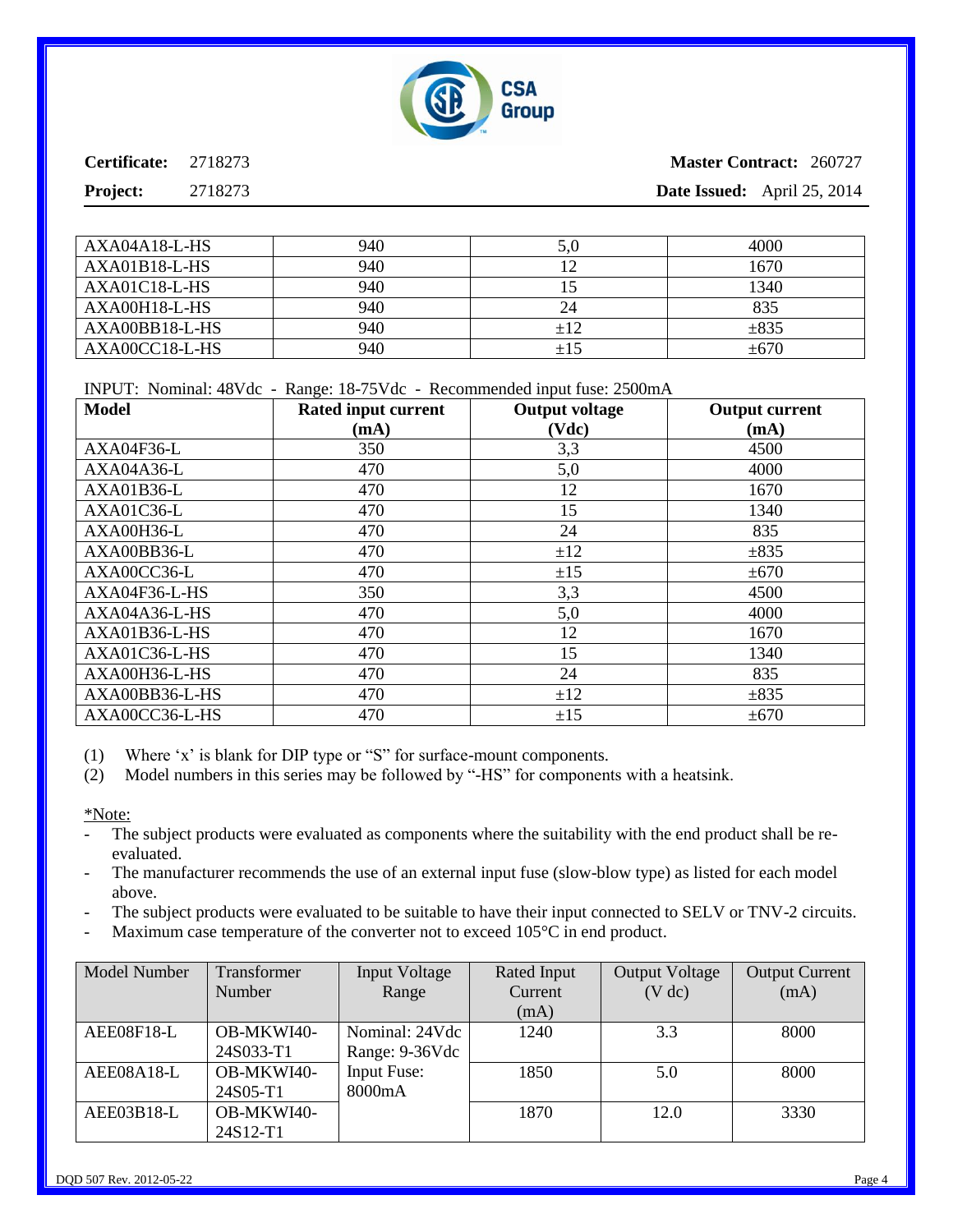

## **Master Contract:** 260727 **Date Issued:** April 25, 2014

**Project:** 2718273

| AEE02C18-L  | OB-MKWI40-     |                    | 1870 | 15.0  | 2670  |
|-------------|----------------|--------------------|------|-------|-------|
|             | 24S15-T1       |                    |      |       |       |
| AEE01H18-L  | <b>MKWI40-</b> |                    | 1835 | 24.0  | 1670  |
|             | 24S24 (PWB)    |                    |      |       |       |
|             | type)          |                    |      |       |       |
| AEE01BB18-L | OB-MKWI40-     |                    | 1890 | ±12.0 | ±1670 |
|             | 24D12-T1       |                    |      |       |       |
| AEE01CC18-L | OB-MKWI40-     |                    | 1890 | ±15.0 | ±1330 |
|             | 24D15-T1       |                    |      |       |       |
| AEE08F36-L  | OB-MKWI40-     | Nominal: 48Vdc     | 620  | 3.3   | 8000  |
|             | 48S033-T1      | Range: 18-         |      |       |       |
| AEE08A36-L  | OB-MKWI40-     | 75Vdc              | 930  | 5.0   | 8000  |
|             | 48S05-T1       | <b>Input Fuse:</b> |      |       |       |
| AEE03B36-L  | OB-MKWI40-     | 4000mA             | 930  | 12.0  | 3330  |
|             | 48S12-T1       |                    |      |       |       |
| AEE02C36-L  | OB-MKWI40-     |                    | 930  | 15.0  | 2670  |
|             | 48S15-T1       |                    |      |       |       |
| AEE01H36-L  | <b>MKWI40-</b> |                    | 918  | 24.0  | 1670  |
|             | 48S24 (PWB)    |                    |      |       |       |
|             | type)          |                    |      |       |       |
| AEE01BB36-L | OB-MKWI40-     |                    | 950  | ±12.0 | ±1670 |
|             | 48D12-T1       |                    |      |       |       |
| AEE01CC36-L | OB-MKWI40-     |                    | 950  | ±15.0 | ±1330 |
|             | 48D15-T1       |                    |      |       |       |

| <b>Model Number</b> | Transformer<br>Number | <b>Input Voltage</b><br>Range | Rated Input<br>Current | <b>Output Voltage</b><br>(V dc) | <b>Output Current</b><br>(mA) |
|---------------------|-----------------------|-------------------------------|------------------------|---------------------------------|-------------------------------|
|                     |                       |                               | (mA)                   |                                 |                               |
| AEE08F18-L-         | OB-MKWI40-            | Nominal: 24Vdc                | 1240                   | 3.3                             | 8000                          |
| <b>HS</b>           | 24S033-T1             | Range: 9-36Vdc                |                        |                                 |                               |
| AEE08A18-L-         | OB-MKWI40-            | <b>Input Fuse:</b>            | 1850                   | 5.0                             | 8000                          |
| HS                  | 24S05-T1              | 8000mA                        |                        |                                 |                               |
| AEE03B18-L-         | OB-MKWI40-            |                               | 1870                   | 12.0                            | 3330                          |
| <b>HS</b>           | 24S12-T1              |                               |                        |                                 |                               |
| AEE02C18-L-         | OB-MKWI40-            |                               | 1870                   | 15.0                            | 2670                          |
| <b>HS</b>           | 24S15-T1              |                               |                        |                                 |                               |
| AEE01H18-L-         | <b>MKWI40-</b>        |                               | 1835                   | 24.0                            | 1670                          |
| HS                  | 24S24 (PWB            |                               |                        |                                 |                               |
|                     | type)                 |                               |                        |                                 |                               |
| AEE01BB18-L-        | OB-MKWI40-            |                               | 1890                   | ±12.0                           | ±1670                         |
| <b>HS</b>           | 24D12-T1              |                               |                        |                                 |                               |
| AEE01CC18-L-        | OB-MKWI40-            |                               | 1890                   | ±15.0                           | ±1330                         |
| <b>HS</b>           | 24D15-T1              |                               |                        |                                 |                               |
| AEE08F36-L-         | OB-MKWI40-            | Nominal: 48Vdc                | 620                    | 3.3                             | 8000                          |
| <b>HS</b>           | 48S033-T1             | Range: 18-                    |                        |                                 |                               |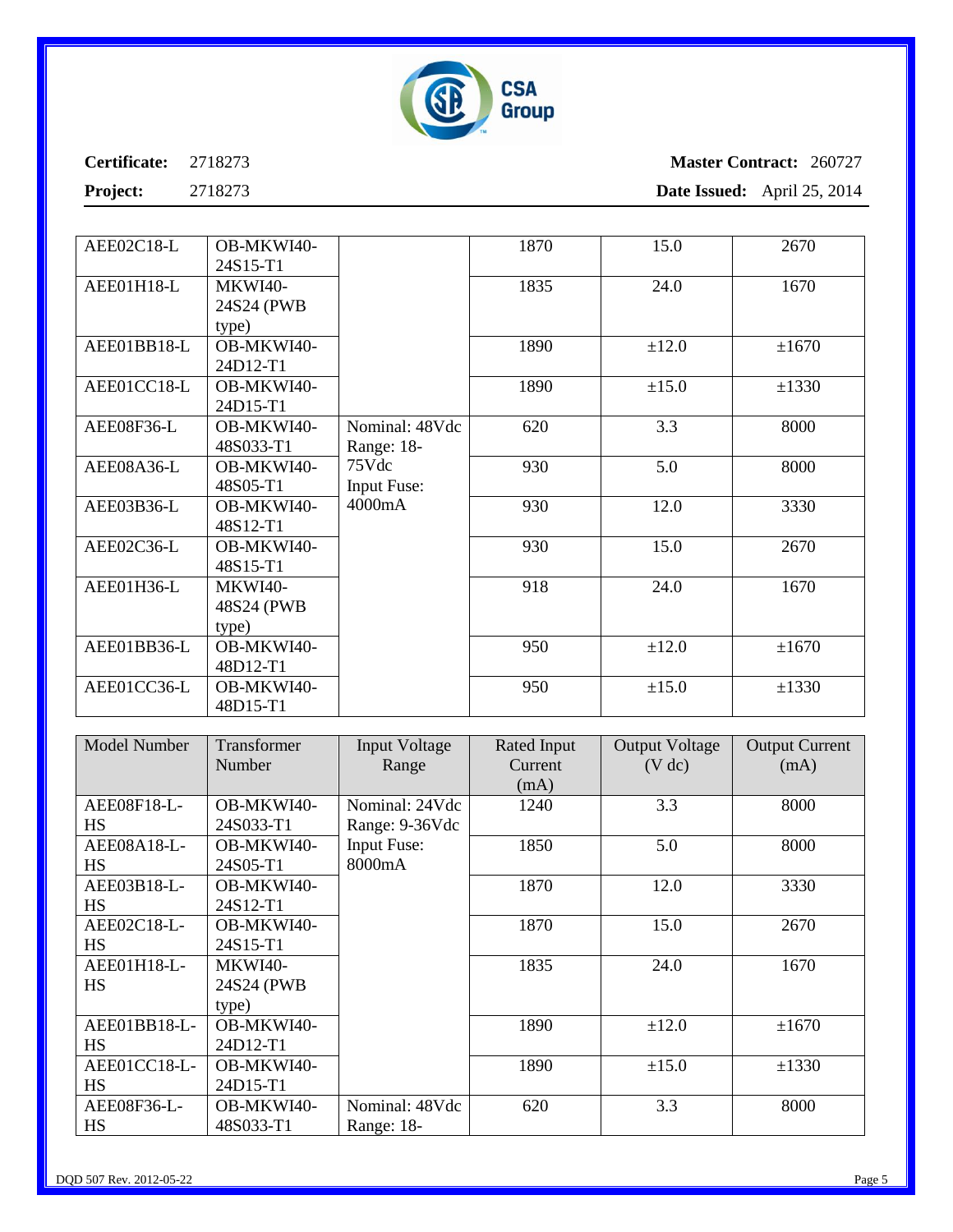

**Master Contract:** 260727 **Date Issued:** April 25, 2014

**Project:** 2718273

| AEE08A36-L-                                                    | OB-MKWI40- | 75Vdc              | 930 | 5.0        | 8000       |
|----------------------------------------------------------------|------------|--------------------|-----|------------|------------|
| HS                                                             | 48S05-T1   | <b>Input Fuse:</b> |     |            |            |
| AEE03B36-L-                                                    | OB-MKWI40- | 4000mA             | 930 | 12.0       | 3330       |
| HS                                                             | 48S12-T1   |                    |     |            |            |
| AEE02C36-L-                                                    | OB-MKWI40- |                    | 930 | 15.0       | 2670       |
| HS                                                             | 48S15-T1   |                    |     |            |            |
| AEE01H36-L-                                                    | MKWI40-    |                    | 918 | 24.0       | 1670       |
| HS                                                             | 48S24 (PWB |                    |     |            |            |
|                                                                | type)      |                    |     |            |            |
| AEE01BB36-L-                                                   | OB-MKWI40- |                    | 950 | $\pm 12.0$ | ±1670      |
| <b>HS</b>                                                      | 48D12-T1   |                    |     |            |            |
| AEE01CC36-L-                                                   | OB-MKWI40- |                    | 950 | $\pm 15.0$ | $\pm 1330$ |
| <b>HS</b>                                                      | 48D15-T1   |                    |     |            |            |
| Note: The suffix "-HS" meaning is the converter with heatsink. |            |                    |     |            |            |

Note:

- (1) The above models are intended for use with Information Technology Equipment, where the suitability of the combination is determined by CSA Group.
- (2) Maximum operating ambient:

For without heatsink series:

Power Derating Curve 100%, full load: Maximum ambient (Tma) for 3.3V output models: +66°C Maximum ambient (Tma) for AEE08A18-L, AEE08A36-L, AEE03B36-L, AEE02C36-L: +51°C Maximum ambient (Tma) for AEE03B18-L, AEE02C18-L: +45°C Maximum ambient (Tma) for AEE01H18-L, AEE01H36-L: +57°C Maximum ambient (Tma) for AEE01BB18-L, AEE01CC18-L, AEE01BB36-L, AEE01CC36-L: +40°C

Power Derating Curve 50%, half load:

Maximum ambient (Tma) for 3.3V output models:  $+85^{\circ}$ C Maximum ambient (Tma) for AEE08A18-L, AEE08A36-L, AEE03B36-L, AEE02C36-L: +79°C Maximum ambient (Tma) for AEE03B18-L, AEE02C18-L: +75°C Maximum ambient (Tma) for AEE01H18-L, AEE01H36-L: +82°C Maximum ambient (Tma) for AEE01BB18-L, AEE01CC18-L, AEE01BB36-L, AEE01CC36-L: +72°C

For with heatsink series: Power Derating Curve 100%, full load: Maximum ambient (Tma) for 3.3V output models: +73°C Maximum ambient (Tma) for AEE08A18-L-HS, AEE08A36-L-HS, AEE03B36-L-HS, AEE02C36-L-HS:  $+61^{\circ}$ C Maximum ambient (Tma) for AEE03B18-L-HS, AEE02C18-L-HS: +57°C Maximum ambient (Tma) for AEE01H18-L-HS, AEE01H36-L-HS: +66°C Maximum ambient (Tma) for AEE01BB18-L-HS, AEE01CC18-L-HS, AEE01BB36-L-HS, AEE01CC36-L-HS:  $+52^{\circ}$ C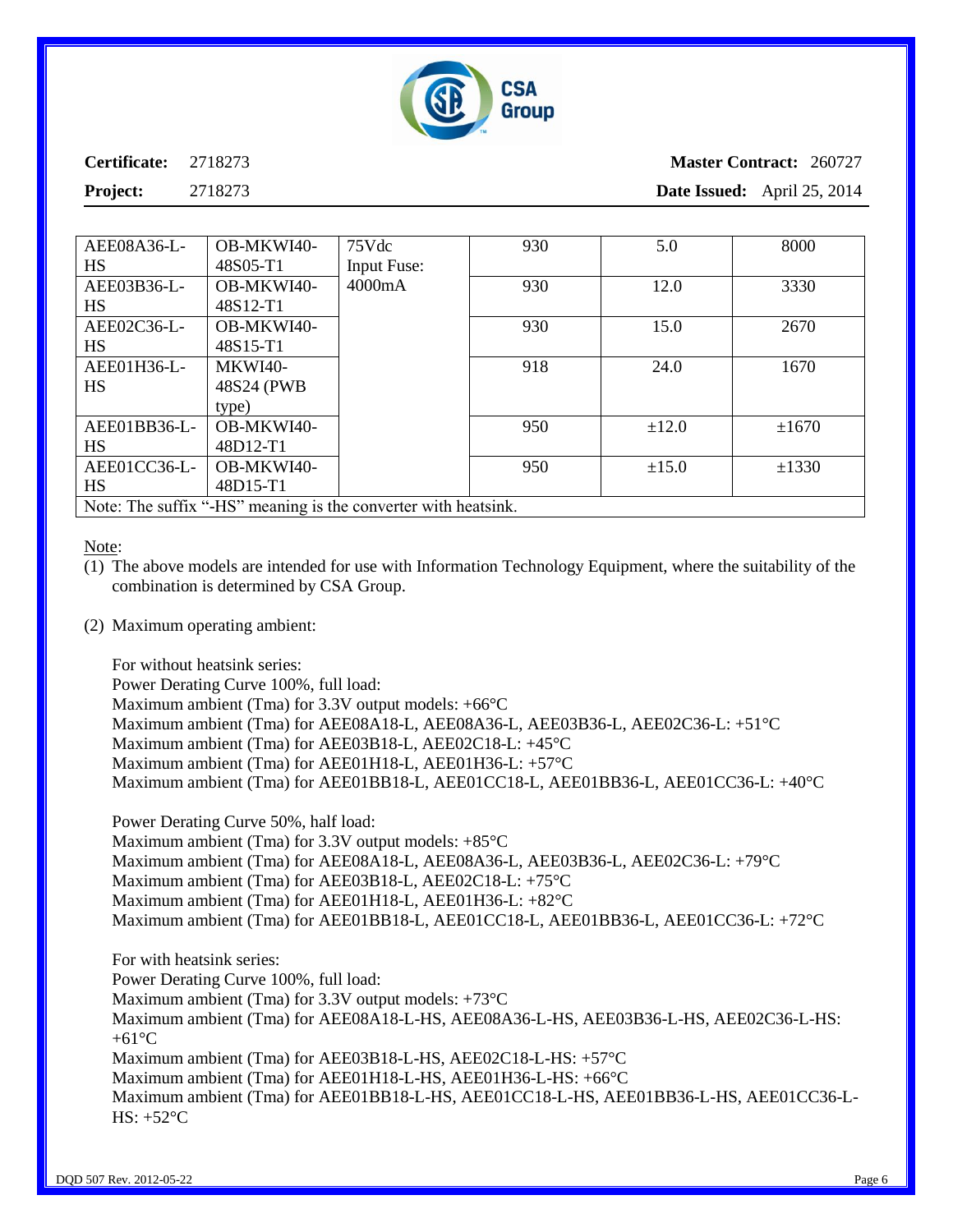

**Master Contract:** 260727 **Date Issued:** April 25, 2014

Power Derating Curve 50%, half load:

Maximum ambient (Tma) for 3.3V output models: +90°C

Maximum ambient (Tma) for AEE08A18-L-HS, AEE08A36-L-HS, AEE03B36-L-HS, AEE02C36-L-HS:  $+84^{\circ}C$ 

Maximum ambient (Tma) for AEE03B18-L-HS, AEE02C18-L-HS: +80°C

Maximum ambient (Tma) for AEE01H18-L-HS, AEE01H36-L-HS: +86°C

Maximum ambient (Tma) for AEE01BB18-L-HS, AEE01CC18-L-HS, AEE01BB36-L-HS, AEE01CC36-L-HS: +79°C

| Model Number | Transformer    | <b>Input Voltage</b> | Rated Input | <b>Output Voltage</b> | <b>Output Current</b> |
|--------------|----------------|----------------------|-------------|-----------------------|-----------------------|
|              | Number         | Range                | Current     | (Vdc)                 | (mA)                  |
|              |                |                      | (mA)        |                       |                       |
| AEE10F18-L   | MKWI50-        | Nominal: 24          | 1528        | 3.3                   | 10000                 |
|              | 24S033 (PWB    | Vdc                  |             |                       |                       |
|              | type)          | Range: 9-36          |             |                       |                       |
| $AEE10A18-L$ | MKWI50-        | Vdc                  | 2290        | 5.0                   | 10000                 |
|              | 24S05 (PWB     | <b>Input Fuse:</b>   |             |                       |                       |
|              | type)          | 10000 mA             |             |                       |                       |
| AEE04B18-L   | MKWI50-        |                      | 2267        | 12.0                  | 4170                  |
|              | 24S12 (PWB     |                      |             |                       |                       |
|              | type)          |                      |             |                       |                       |
| AEE03C18-L   | MKWI50-        |                      | 2263        | 15.0                  | 3330                  |
|              | 24S15 (PWB     |                      |             |                       |                       |
|              | type)          |                      |             |                       |                       |
| AEE02H18-L   | MKWI50-        |                      | 2286        | 24.0                  | 2080                  |
|              | 24S24 (PWB)    |                      |             |                       |                       |
|              | type)          |                      |             |                       |                       |
| AEE10F36-L   | MKWI50-        | Nominal: 48          | 764         | $\overline{3.3}$      | 10000                 |
|              | 48S033 (PWB    | Vdc                  |             |                       |                       |
|              | type)          | Range: 18-75         |             |                       |                       |
| AEE10A36-L   | MKWI50-        | Vdc                  | 1145        | 5.0                   | 10000                 |
|              | 48S05 (PWB     | <b>Input Fuse:</b>   |             |                       |                       |
|              | type)          | 5000 mA              |             |                       |                       |
| AEE04B36-L   | MKWI50-        |                      | 1134        | 12.0                  | 4170                  |
|              | 48S12 (PWB     |                      |             |                       |                       |
|              | type)          |                      |             |                       |                       |
| AEE03C36-L   | MKWI50-        |                      | 1134        | 15.0                  | 3330                  |
|              | 48S15 (PWB     |                      |             |                       |                       |
|              | type)          |                      |             |                       |                       |
| AEE02H36-L   | <b>MKWI50-</b> |                      | 1143        | 24.0                  | 2080                  |
|              | 48S24 (PWB     |                      |             |                       |                       |
|              | type)          |                      |             |                       |                       |
|              |                |                      |             |                       |                       |

Model Number | Transformer | Input Voltage | Rated Input | Output Voltage | Output Current |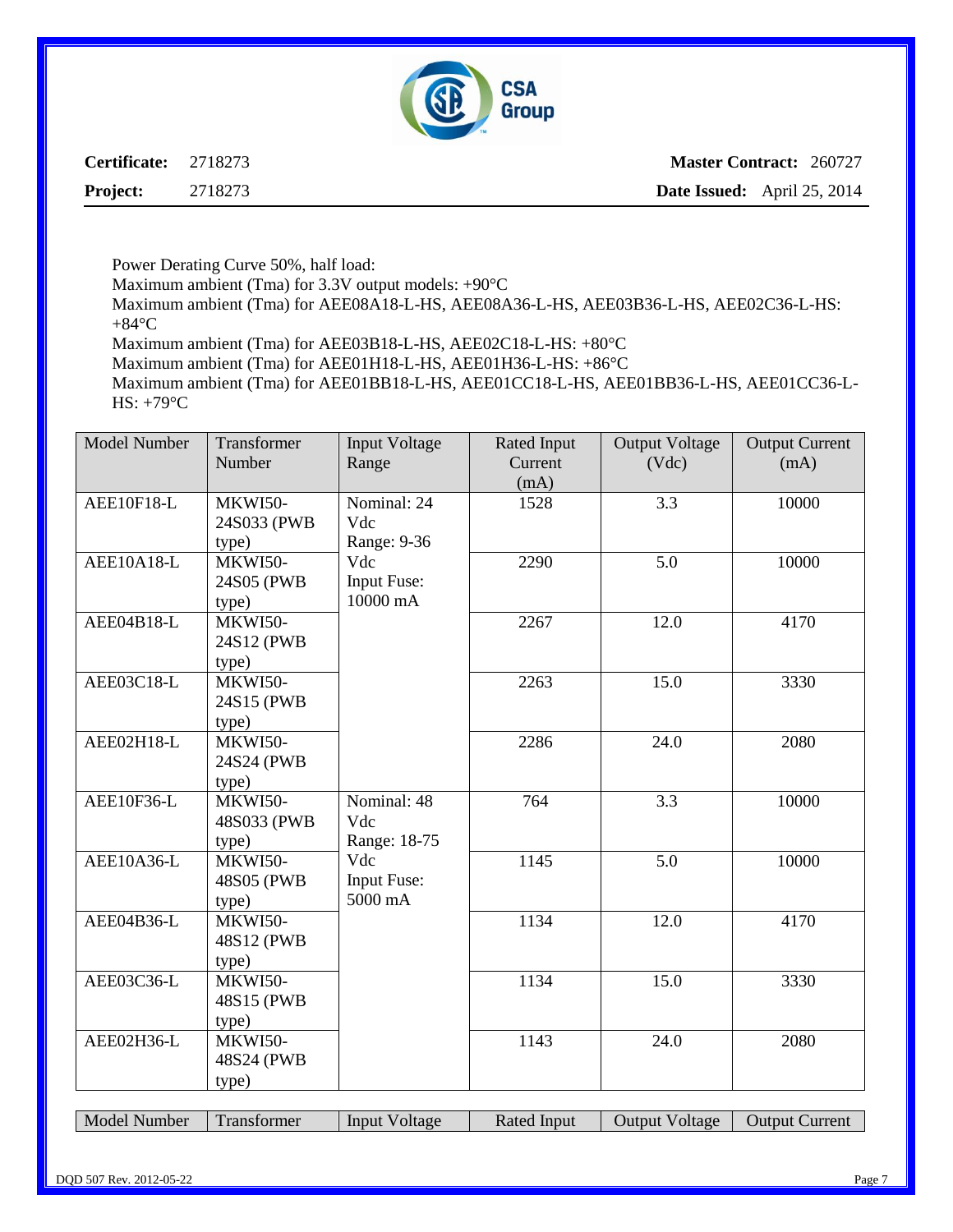

### **Master Contract:** 260727 **Date Issued:** April 25, 2014

|                          | Number                                 | Range                                                        | Current<br>(mA) | (Vdc)            | (mA)  |
|--------------------------|----------------------------------------|--------------------------------------------------------------|-----------------|------------------|-------|
| AEE10F18-L-<br><b>HS</b> | <b>MKWI50-</b><br>24S033 (PWB<br>type) | Nominal: 24<br>Vdc<br>Range: 9-36                            | 1528            | 3.3              | 10000 |
| AEE10A18-L-<br><b>HS</b> | MKWI50-<br>24S05 (PWB<br>type)         | Vdc<br><b>Input Fuse:</b><br>10000 mA                        | 2290            | $\overline{5.0}$ | 10000 |
| AEE04B18-L-<br><b>HS</b> | <b>MKWI50-</b><br>24S12 (PWB)<br>type) |                                                              | 2267            | 12.0             | 4170  |
| AEE03C18-L-<br><b>HS</b> | <b>MKWI50-</b><br>24S15 (PWB<br>type)  |                                                              | 2263            | 15.0             | 3330  |
| AEE02H18-L-<br><b>HS</b> | MKWI50-<br>24S24 (PWB<br>type)         |                                                              | 2286            | 24.0             | 2080  |
| AEE10F36-L-<br><b>HS</b> | <b>MKWI50-</b><br>48S033 (PWB<br>type) | Nominal: 48<br>Vdc<br>Range: 18-75                           | 764             | 3.3              | 10000 |
| AEE10A36-L-<br><b>HS</b> | MKWI50-<br>48S05 (PWB<br>type)         | Vdc<br>Input Fuse:<br>5000 mA                                | 1145            | 5.0              | 10000 |
| AEE04B36-L-<br><b>HS</b> | <b>MKWI50-</b><br>48S12 (PWB<br>type)  |                                                              | 1134            | 12.0             | 4170  |
| AEE03C36-L-<br><b>HS</b> | <b>MKWI50-</b><br>48S15 (PWB)<br>type) |                                                              | 1134            | 15.0             | 3330  |
| AEE02H36-L-<br><b>HS</b> | MKWI50-<br>48S24 (PWB<br>type)         | Note: The suffix " HC" meeting is the converter with bootein | 1143            | 24.0             | 2080  |

Note: The suffix "-HS" meaning is the converter with heatsink.

Note:

- (1) The above models are intended for use with Information Technology Equipment, where the suitability of the combination is determined by CSA Group.
- (2) Maximum operating ambient:

For without heatsink series: Power Derating Curve 100%, full load: Maximum ambient (Tma) for 3.3V output models:  $+61^{\circ}$ C Maximum ambient (Tma) for AEE10A18-L, AEE02H18-L, AEE10A36-L, AEE02H36-L: +46°C Maximum ambient (Tma) for AEE04B18-L, AEE03C18-L, AEE04B36-L, AEE03C36-L: +53°C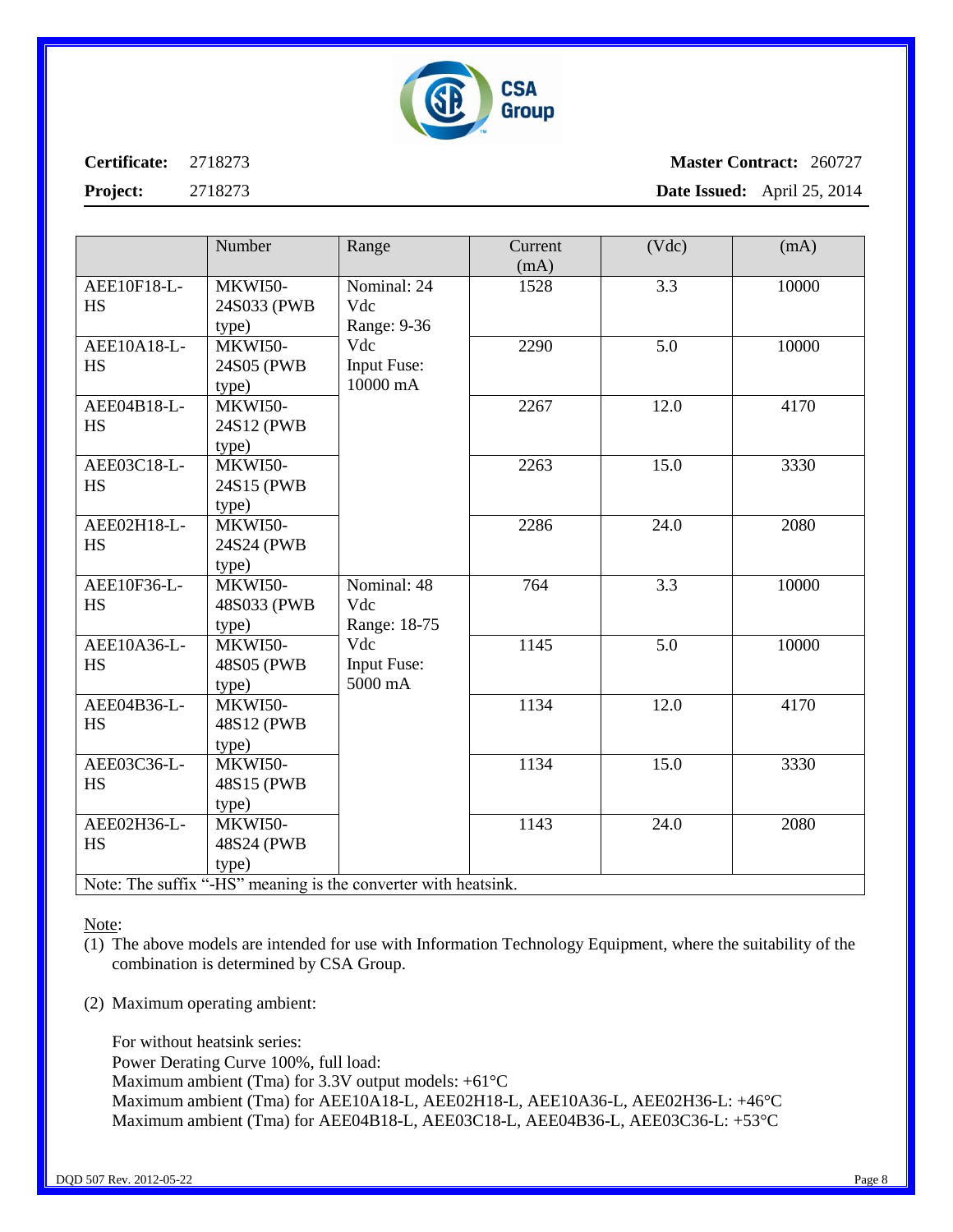

**Master Contract:** 260727 **Date Issued:** April 25, 2014

Power Derating Curve 50%, half load: Maximum ambient (Tma) for 3.3V output models:  $+83^{\circ}$ C Maximum ambient (Tma) for AEE10A18-L, AEE02H18-L, AEE10A36-L, AEE02H36-L: +75°C Maximum ambient (Tma) for AEE04B18-L, AEE03C18-L, AEE04B36-L, AEE03C36-L: +80°C

For with heatsink series: Power Derating Curve 100%, full load: Maximum ambient (Tma) for 3.3V output models: +69°C Maximum ambient (Tma) for AEE10A18-L-HS, AEE02H18-L-HS, AEE10A36-L-HS, AEE02H36-L-HS:  $+57^{\circ}C$ Maximum ambient (Tma) for AEE04B18-L-HS, AEE03C18-L-HS, AEE04B36-L-HS, AEE03C36-L-HS: +62°C

Power Derating Curve 50%, half load:

Maximum ambient (Tma) for 3.3V output models: +87°C

Maximum ambient (Tma) for AEE10A18-L-HS, AEE02H18-L-HS, AEE10A36-L-HS, AEE02H36-L-HS:  $+81^{\circ}$ C

Maximum ambient (Tma) for AEE04B18-L-HS, AEE03C18-L-HS, AEE04B36-L-HS, AEE03C36-L-HS:  $+83^{\circ}C$ 

#### **APPLICABLE REQUIREMENTS**

CAN/CSA-C22.2 No 60950-1-07, - Information Technology Equipment - Safety - Part 1: General Requirements 2nd Ed. Incl. AM1 (2011)

ANSI/UL Std No 60950-1, 2nd - Information Technology Equipment - Safety - Part 1: General RequirementsEd. Incl. AM1 (2011)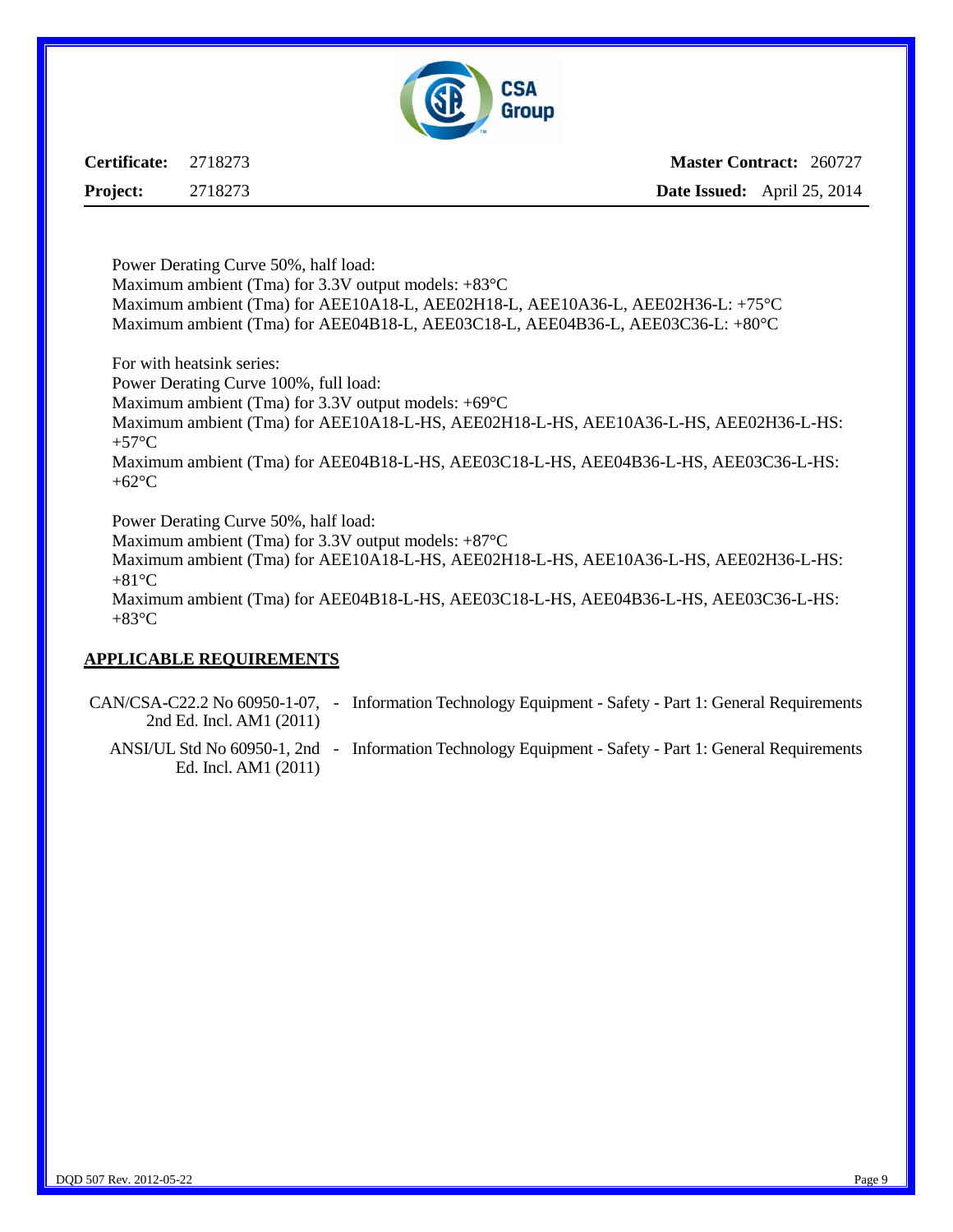

## *Supplement to Certificate of Compliance*

**Certificate:** 2718273 **Master Contract:** 260727

*The products listed, including the latest revision described below, are eligible to be marked in accordance with the referenced Certificate.*

## **Product Certification History**

| Project                       | <b>Date</b>    | <b>Description</b>  |                                                                                                                         |                  |
|-------------------------------|----------------|---------------------|-------------------------------------------------------------------------------------------------------------------------|------------------|
| 2718273                       | April 25, 2014 |                     | Multiple Listing for 'Astec International Limited - Philippine Branch'.<br>Model is listed below. (Alt File No. 260727) |                  |
| <b>Multiple Listing</b>       |                | <b>Listee Model</b> | <b>Submittor Model</b>                                                                                                  | Certification    |
| <b>Application/Project No</b> |                |                     |                                                                                                                         | <b>Report No</b> |
| 2718273                       | ATA00F18-L     | MDWI03-24S033       | 231746-2518506                                                                                                          |                  |
|                               |                | ATA00A18-L          | MDWI03-24S05                                                                                                            |                  |
|                               |                | ATA00B18-L          | MDWI03-24S12                                                                                                            |                  |
|                               |                | ATA00C18-L          | MDWI03-24S15                                                                                                            |                  |
|                               |                | ATA00H18-L          | MDWI03-24S24                                                                                                            |                  |
|                               |                | ATA00AA18-L         | MDWI03-24D05                                                                                                            |                  |
|                               |                | ATA00BB18-L         | MDWI03-24D12                                                                                                            |                  |
|                               |                | $ATA00CC18-L$       | MDWI03-24D15                                                                                                            |                  |
|                               |                | ATA00F36-L          | MDWI03-48S033                                                                                                           |                  |
|                               |                | ATA00A36-L          | MDWI03-48S05                                                                                                            |                  |
|                               | ATA00B36-L     | MDWI03-48S12        |                                                                                                                         |                  |
|                               |                | ATA00C36-L          | MDWI03-48S15                                                                                                            |                  |
|                               |                | ATA00H36-L          | MDWI03-48S24                                                                                                            |                  |
|                               |                | ATA00AA36-L         | MDWI03-48D05                                                                                                            |                  |
|                               |                | ATA00BB36-L         | MDWI03-48D12                                                                                                            |                  |
|                               |                | ATA00CC36-L         | MDWI03-48D15                                                                                                            |                  |
|                               |                | ATA00F18S-L         | MSDWI03-24S033                                                                                                          |                  |
|                               |                | ATA00A18S-L         | MSDWI03-24S05                                                                                                           |                  |
|                               |                | ATA00B18S-L         | MSDWI03-24S12                                                                                                           |                  |
|                               |                | ATA00C18S-L         | MSDWI03-24S15                                                                                                           |                  |
|                               |                | ATA00H18S-L         | MSDWI03-24S24                                                                                                           |                  |
|                               |                | ATA00AA18S-L        | MSDWI03-24D05                                                                                                           |                  |
|                               |                | ATA00BB18S-L        | MSDWI03-24D12                                                                                                           |                  |
|                               |                | ATA00CC18S-L        | MSDWI03-24D15                                                                                                           |                  |
|                               |                | ATA00F36S-L         | MSDWI03-48S033                                                                                                          |                  |
|                               |                | ATA00A36S-L         | MSDWI03-48S05                                                                                                           |                  |
|                               |                | ATA00B36S-L         | MSDWI03-48S12                                                                                                           |                  |
|                               |                | ATA00C36S-L         | MSDWI03-48S15                                                                                                           |                  |
|                               |                | ATA00H36S-L         | MSDWI03-48S24                                                                                                           |                  |
|                               |                | ATA00AA36S-L        | MSDWI03-48D05                                                                                                           |                  |
|                               |                | ATA00BB36S-L        | MSDWI03-48D12                                                                                                           |                  |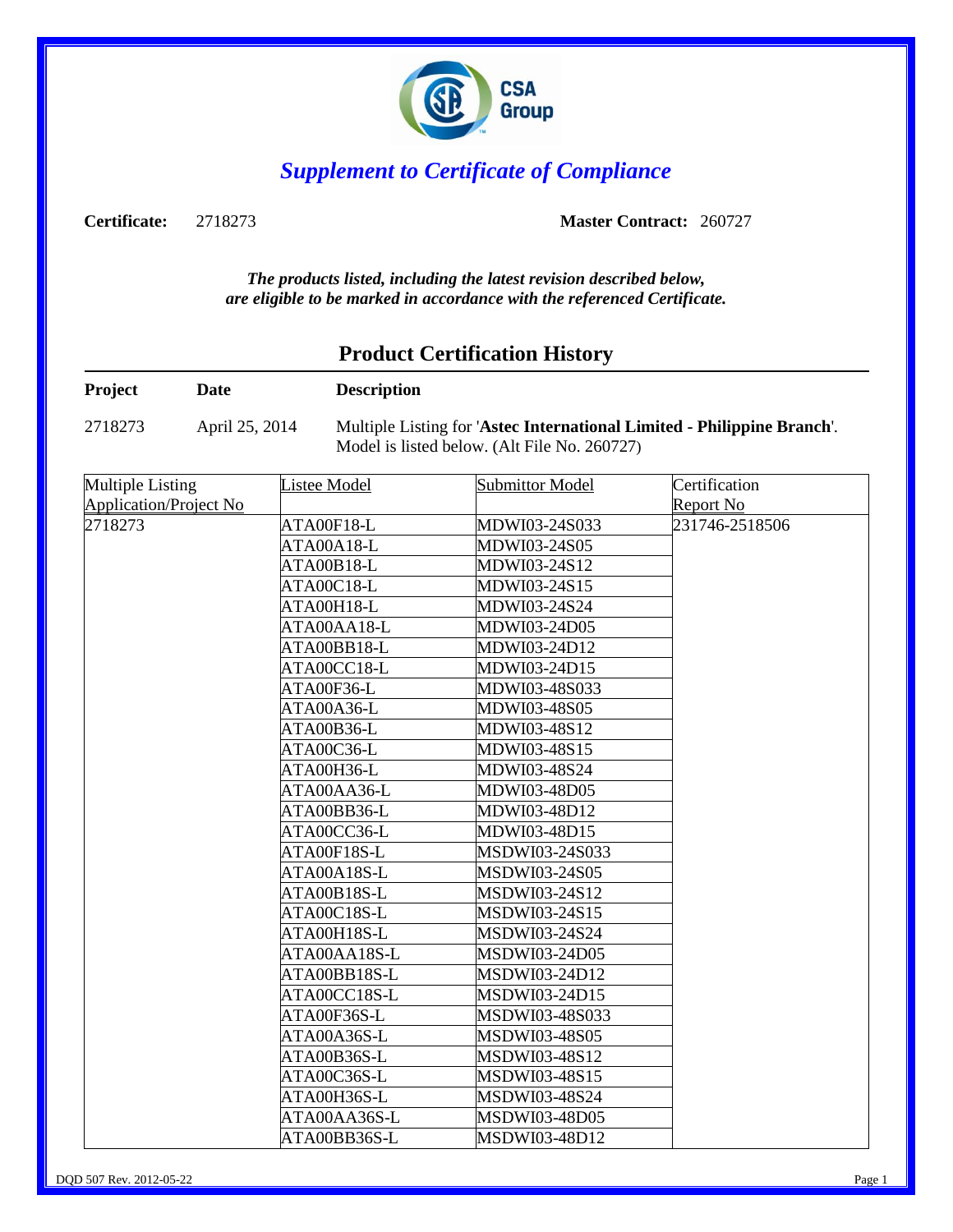

| ATA00CC36S-L       | MSDWI03-48D15  |  |
|--------------------|----------------|--|
| ATA01F18-L         | MGWI06-24S033  |  |
| ATA01A18-L         | MGWI06-24S05   |  |
| ATA01B18-L         | MGWI06-24S12   |  |
| ATA01C18-L         | MGWI06-24S15   |  |
| ATA01H18-L         | MGWI06-24S24   |  |
| ATA01AA18-L        | MGWI06-24D05   |  |
| ATA01BB18-L        | MGWI06-24D12   |  |
| ATA01CC18-L        | MGWI06-24D15   |  |
| ATA01F36-L         | MGWI06-48S033  |  |
| ATA01A36-L         | MGWI06-48S05   |  |
| ATA01B36-L         | MGWI06-48S12   |  |
| ATA01C36-L         | MGWI06-48S15   |  |
| ATA01H36-L         | MGWI06-48S24   |  |
| ATA01AA36-L        | MGWI06-48D05   |  |
| ATA01BB36-L        | MGWI06-48D12   |  |
| ATA01CC36-L        | MGWI06-48D15   |  |
| ATA01F18S-L        | MSGWI06-24S033 |  |
| ATA01A18S-L        | MSGWI06-24S05  |  |
| ATA01B18S-L        | MSGWI06-24S12  |  |
| ATA01C18S-L        | MSGWI06-24S15  |  |
| ATA01H18S-L        | MSGWI06-24S24  |  |
| ATA01AA18S-L       | MSGWI06-24D05  |  |
| ATA01BB18S-L       | MSGWI06-24D12  |  |
| ATA01CC18S-L       | MSGWI06-24D15  |  |
| ATA01F36S-L        | MSGWI06-48S033 |  |
| ATA01A36S-L        | MSGWI06-48S05  |  |
| ATA01B36S-L        | MSGWI06-48S12  |  |
| ATA01C36S-L        | MSGWI06-48S15  |  |
| ATA01H36S-L        | MSGWI06-48S24  |  |
| ATA01AA36S-L       | MSGWI06-48D05  |  |
| ATA01BB36S-L       | MSGWI06-48D12  |  |
| ATA01CC36S-L       | MSGWI06-48D15  |  |
| AXA02F18-L         | MJWI10-24S033  |  |
| AXA02A18-L         | MJWI10-24S05   |  |
| AXA00B18-L         | MJWI10-24S12   |  |
| AXA00C18-L         | MJWI10-24S15   |  |
| <b>AXA000H18-L</b> | MJWI10-24S24   |  |
| AXA00AA18-L        | MJWI10-24D05   |  |
| AXA000BB18-L       | MJWI10-24D12   |  |
| AXA000CC18-L       | MJWI10-24D15   |  |
| AXA02F36-L         | MJWI10-48S033  |  |
| AXA02A36-L         | MJWI10-48S05   |  |
| AXA00B36-L         | MJWI10-48S12   |  |
| AXA00C36-L         | MJWI10-48S15   |  |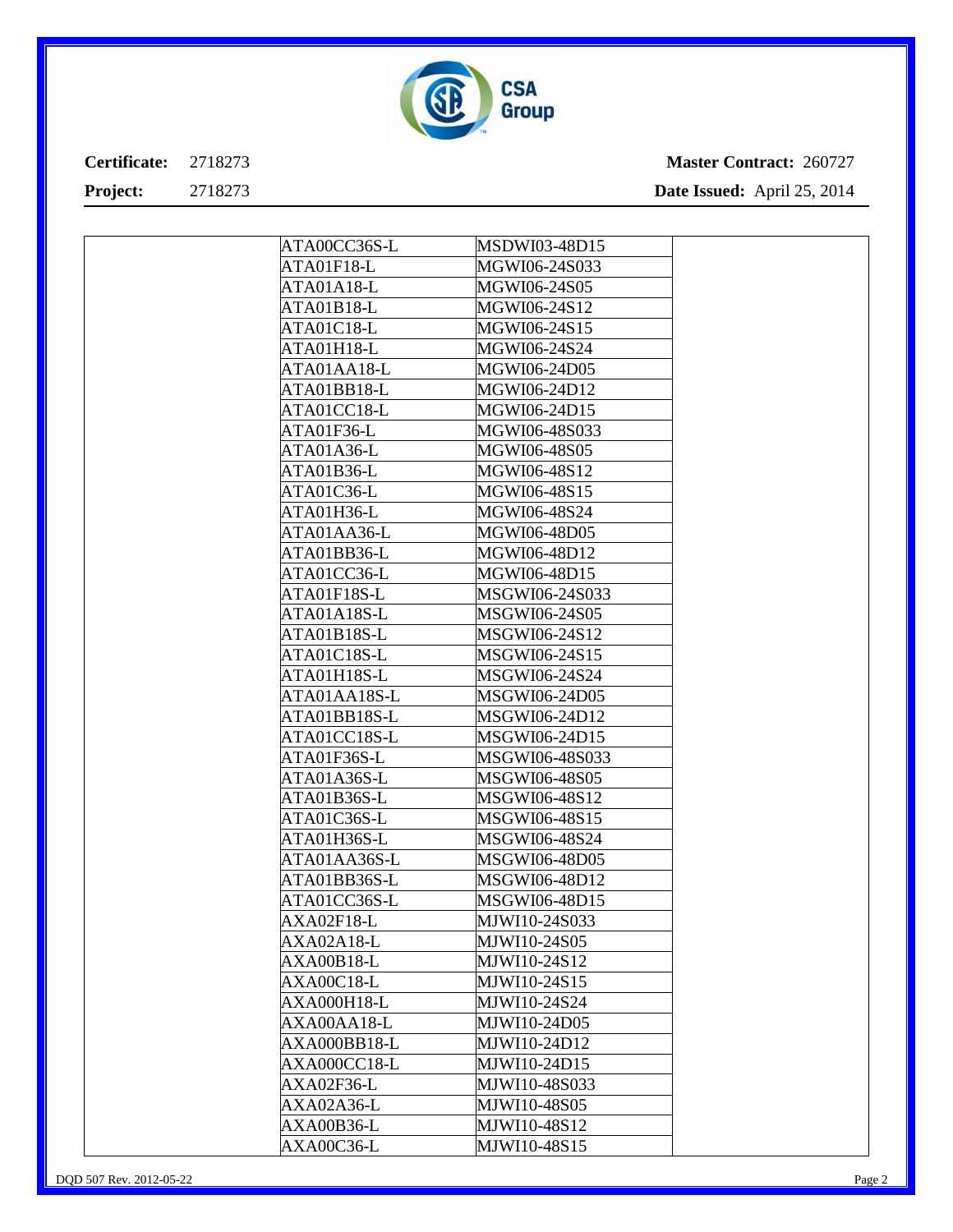

| AXA000H36-L   |                 | MJWI10-48S24     |  |
|---------------|-----------------|------------------|--|
| AXA00AA36-L   |                 | MJWI10-48D05     |  |
| AXA000BB36-L  |                 | MJWI10-48D12     |  |
| AXA000CC36-L  |                 | MJWI10-48D15     |  |
| AXA02F18-L-HS |                 | MJWI10-24S033-HS |  |
|               | AXA02A18-L-HS   | MJWI10-24S05-HS  |  |
|               | AXA00B18-L-HS   | MJWI10-24S12-HS  |  |
|               | AXA00C18-L-HS   | MJWI10-24S15-HS  |  |
|               | AXA000H18-L-HS  | MJWI10-24S24-HS  |  |
|               | AXA00AA18-L-HS  | MJWI10-24D05-HS  |  |
|               | AXA000BB18-L-HS | MJWI10-24D12-HS  |  |
|               | AXA000CC18-L-HS | MJWI10-24D15-HS  |  |
| AXA02F36-L-HS |                 | MJWI10-48S033-HS |  |
|               | AXA02A36-L-HS   | MJWI10-48S05-HS  |  |
|               | AXA00B36-L-HS   | MJWI10-48S12-HS  |  |
|               | AXA00C36-L-HS   | MJWI10-48S15-HS  |  |
|               | AXA000H36-L-HS  | MJWI10-48S24-HS  |  |
|               | AXA00AA36-L-HS  | MJWI10-48D05-HS  |  |
|               | AXA000BB36-L-HS | MJWI10-48D12-HS  |  |
|               | AXA000CC36-L-HS | MJWI10-48D15-HS  |  |
| AXA04F18-L    |                 | MJWI20-24S033    |  |
| AXA04A18-L    |                 | MJWI20-24S05     |  |
| AXA01B18-L    |                 | MJWI20-24S12     |  |
| AXA01C18-L    |                 | MJWI20-24S15     |  |
| AXA00H18-L    |                 | MJWI20-24S24     |  |
| AXA00BB18-L   |                 | MJWI20-24D12     |  |
| AXA00CC18-L   |                 | MJWI20-24D15     |  |
| AXA04F36-L    |                 | MJWI20-48S033    |  |
| AXA04A36-L    |                 | MJWI20-48S05     |  |
| AXA01B36-L    |                 | MJWI20-48S12     |  |
| AXA01C36-L    |                 | MJWI20-48S15     |  |
| AXA00H36-L    |                 | MJWI20-48S24     |  |
| AXA00BB36-L   |                 | MJWI20-48D12     |  |
| AXA00CC36-L   |                 | MJWI20-48D15     |  |
| AXA04F18-L-HS |                 | MJWI20-24S033-HS |  |
|               | AXA04A18-L-HS   | MJWI20-24S05-HS  |  |
|               | AXA01B18-L-HS   | MJWI20-24S12-HS  |  |
|               | AXA01C18-L-HS   | MJWI20-24S15-HS  |  |
|               | AXA00H18-L-HS   | MJWI20-24S24-HS  |  |
|               | AXA00BB18-L-HS  | MJWI20-24D12-HS  |  |
|               | AXA00CC18-L-HS  | MJWI20-24D15-HS  |  |
| AXA04F36-L-HS |                 | MJWI20-48S033-HS |  |
|               | AXA04A36-L-HS   | MJWI20-48S05-HS  |  |
|               | AXA01B36-L-HS   | MJWI20-48S12-HS  |  |
|               | AXA01C36-L-HS   | MJWI20-48S15-HS  |  |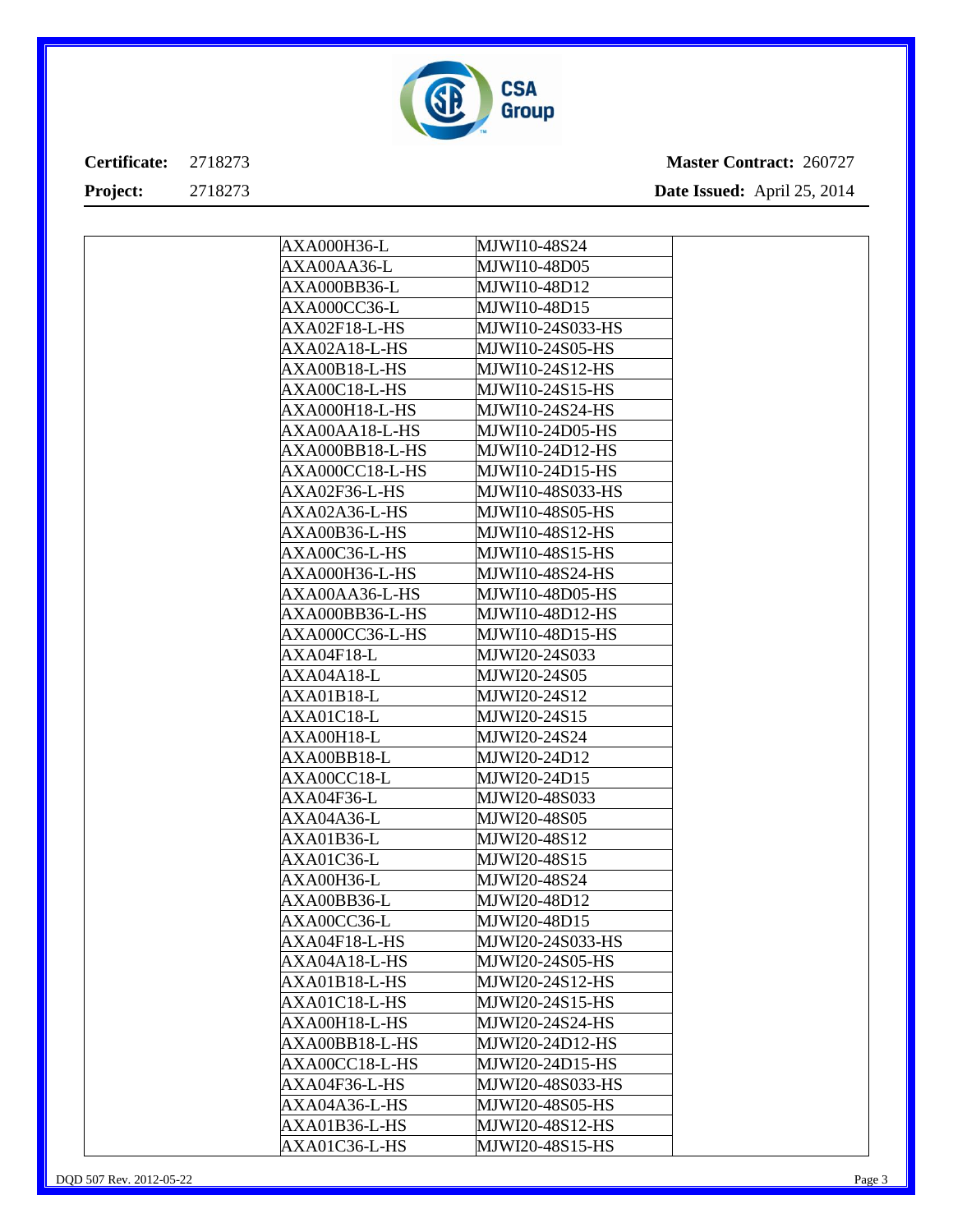

| AXA00H36-L-HS  | MJWI20-48S24-HS        |                |
|----------------|------------------------|----------------|
| AXA00BB36-L-HS | MJWI20-48D12-HS        |                |
| AXA00CC36-L-HS | MJWI20-48D15-HS        |                |
| AEE08F18-L     | MKWI40-24S033          | 231746-2661823 |
| AEE08A18-L     | MKWI40-24S05           |                |
| AEE03B18-L     | MKWI40-24S12           |                |
| AEE02C18-L     | MKWI40-24S15           |                |
| AEE01H18-L     | MKWI40-24S24           |                |
| AEE01BB18-L    | MKWI40-24D12           |                |
| AEE01CC18-L    | MKWI40-24D15           |                |
| AEE08F36-L     | MKWI40-48S033          |                |
| AEE08A36-L     | MKWI40-48S05           |                |
| AEE03B36-L     | MKWI40-48S12           |                |
| AEE02C36-L     | MKWI40-48S15           |                |
| AEE01H36-L     | MKWI40-48S24           |                |
| AEE01BB36-L    | MKWI40-48D12           |                |
| AEE01CC36-L    | MKWI40-48D15           |                |
| AEE08F18-L-HS  | MKWI40-24S033-HS       |                |
| AEE08A18-L-HS  | <b>MKWI40-24S05-HS</b> |                |
| AEE03B18-L-HS  | MKWI40-24S12-HS        |                |
| AEE02C18-L-HS  | MKWI40-24S15-HS        |                |
| AEE01H18-L-HS  | MKWI40-24S24-HS        |                |
| AEE01BB18-L-HS | <b>MKWI40-24D12-HS</b> |                |
| AEE01CC18-L-HS | MKWI40-24D15-HS        |                |
| AEE08F36-L-HS  | MKWI40-48S033-HS       |                |
| AEE08A36-L-HS  | <b>MKWI40-48S05-HS</b> |                |
| AEE03B36-L-HS  | MKWI40-48S12-HS        |                |
| AEE02C36-L-HS  | <b>MKWI40-48S15-HS</b> |                |
| AEE01H36-L-HS  | MKWI40-48S24-HS        |                |
| AEE01BB36-L-HS | <b>MKWI40-48D12-HS</b> |                |
| AEE01CC36-L-HS | MKWI40-48D15-HS        |                |
| AEE10F18-L     | MKWI50-24S033          | 231746-2679693 |
| AEE10A18-L     | MKWI50-24S05           |                |
| AEE04B18-L     | MKWI50-24S12           |                |
| AEE03C18-L     | MKWI50-24S15           |                |
| AEE02H18-L     | MKWI50-24S24           |                |
| AEE10F36-L     | MKWI50-48S033          |                |
| AEE10A36-L     | MKWI50-48S05           |                |
| AEE04B36-L     | MKWI50-48S12           |                |
| AEE03C36-L     | MKWI50-48S15           |                |
| AEE02H36-L     | MKWI50-48S24           |                |
| AEE10F18-L-HS  | MKWI50-24S033-HS       |                |
| AEE10A18-L-HS  | MKWI50-24S05-HS        |                |
| AEE04B18-L-HS  | MKWI50-24S12-HS        |                |
| AEE03C18-L-HS  | MKWI50-24S15-HS        |                |